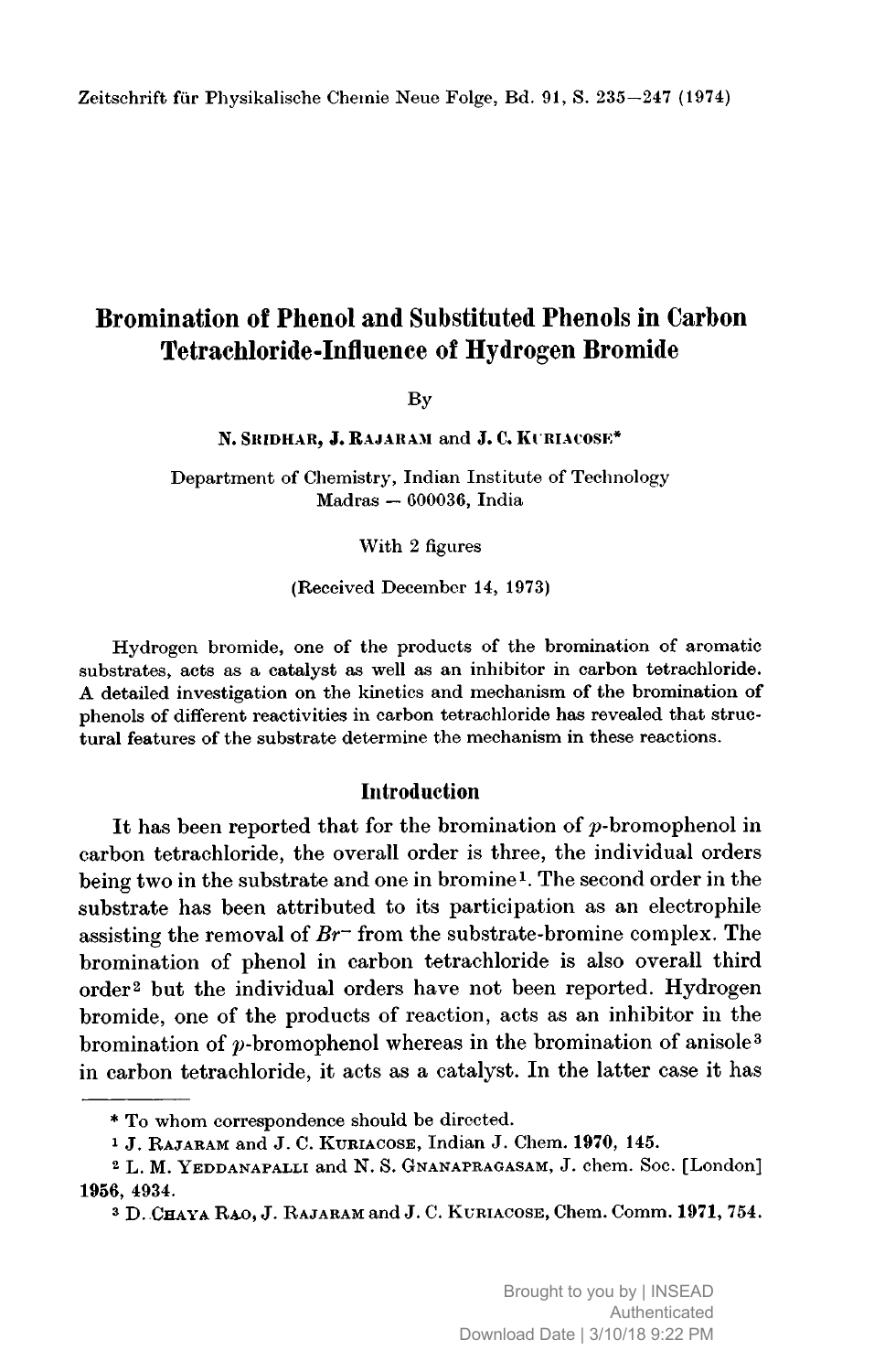been suggested that hydrogen bromide acts as an effective electrophile replacing <sup>a</sup> molecule of bromine in the rate determining step. The ambivalent behaviour of hydrogen bromide in carbon tetrachloride suggests <sup>a</sup> comparative study of the effect of hydrogen bromide on the bromination of phenols of varying reactivities in order to obtain any possible relationship between the structure of the phenol and the effective role of hydrogen bromide.

# Experimental

Carbon tetrachloride (AR BDH) dried over fused calcium chloride was distilled and the fraction boiling between 76—77 °C was used. Bromine (AR BDH ampoules) was used without further purification. Phenol, p-cresol, o-cresol, p-chlorophenol and o-chlorophenol were distilled before use. The samples used and their boiling points are tabulated below.

|                     |          | B.pt in $^{\circ}$ C |
|---------------------|----------|----------------------|
| Phenol              | (BDH)    | $181 - 182$          |
| $p$ -cresol         | (Riedel) | $202 - 203$          |
| o-cresol            | (Riedel) | $191 - 192$          |
| $p$ -chlorophenol   | (BDH)    | $216 - 217$          |
| o-chlorophenol      | (BDH)    | $175 - 176$          |
| $p$ -chloroanisole* |          | $197 - 198$          |
| o-chloroanisole*    |          | $195 - 196$          |

\* Both the samples were prepared from the respective phenols by methylation.

p-Bromophenol (BDH) was recrystallised from carbon tetrachloride (m.pt. <sup>63</sup> °C). The purity of the samples was ascertained by gas chromatography.

### Rate measurements

The bromination of phenol, p-cresol and o-cresol in carbon tetrachloride was investigated by following the disappearance of bromine spectrophotometrically using <sup>a</sup> Carl Zeiss DMR <sup>21</sup> spectrophotometer. The optical densities of the reaction mixtures at <sup>520</sup> nm were followed as <sup>a</sup> function of time. The optical densities at zero time were obtained through extrapolation of the optical density-time curve. The percentage of bromine reacted at different times were calculated using the differences in optical densities. The initial rates, calculated from the  $^{0}/_{0}$  bromine reacted in the first few minutes, have been used in determining the individual orders in the reactants.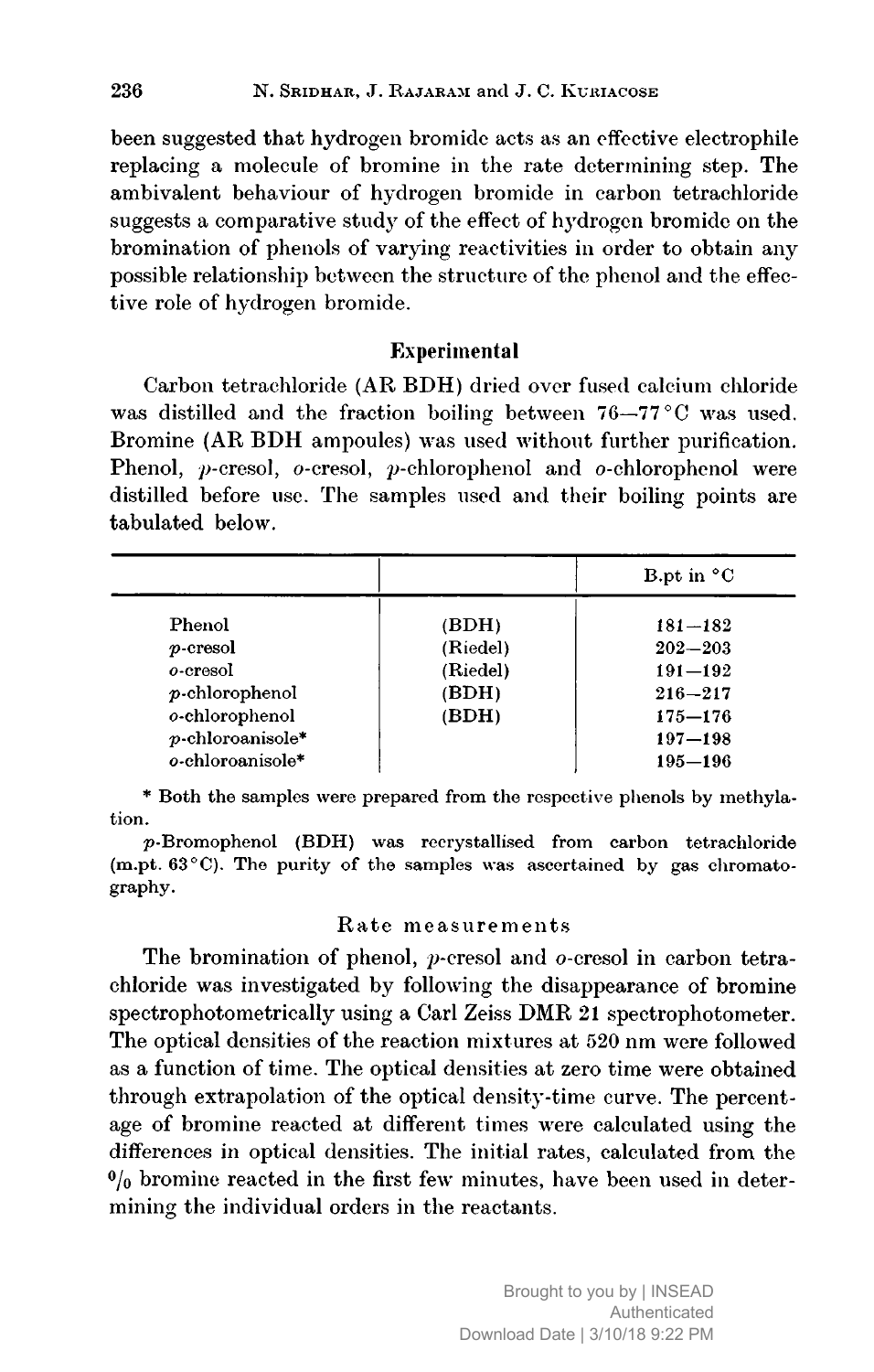The bromination of deactivated phenols like *p*-bromophenol, p-chlorophenol and o-chlorophenol was followed iodometrically by the batch method2. The orders have been determined by the isolation method<sup>2</sup> using the initial rates. The slopes at various concentrations were taken from the concentration-time curve by the mirror method<sup>4</sup> and the initial rates obtained from the double logarithmic plots of rate versus concentration.

### Results and discussion

The equilibrium constant for the formation of  $HBr<sub>3</sub>$  in carbon tetrachloride was first determined spectrophotometrically. A series of solutions of varying concentrations of hydrogen bromide [0.1 M to 0.04 M] and bromine [0.005 M] in carbon tetrachloride were prepared and the optical densities of these solutions and those of the mixtures were recorded at wavelengths ranging from  $290-310$  nm at  $30^{\circ}$ C, a region in which the absorption by the complex was intense and that<br>of free bromine weak as observed in trial runs. The data at each wave-<br>length were analysed graphically using the equation<sup>5</sup><br> $\frac{1}{\epsilon_{(Br_2)_T} - \epsilon_{(Br_2)}} =$ of free bromine weak as observed in trial runs. The data at each wavelength were analysed graphically using the equation<sup>5</sup>

$$
\frac{1}{\epsilon_{(Br_2)_T}-\epsilon_{(Br_2)}}=\frac{1}{(HBr)\;K\left[\epsilon_{(HBr_3)}-\epsilon_{(Br_2)}\right]}+\frac{1}{\epsilon_{(HBr_3)}-\epsilon_{(Br_2)}}\qquad (1)
$$

where  $\varepsilon_{(Br_2)_x}$  is the experimentally measured apparent extinction coefficient of bromine (both free and complexed),  $\varepsilon_{(Br)}$  is the extinction coefficient of bromine and  $K$  is the equilibrium constant for the formation of HBr<sub>3</sub>. The values of K and  $\varepsilon_{(HBB)}$  at different wavelengths as determined from the linear plots are tabulated below (Table 1).

Table 1. Equilibrium constant for the formation of  $HBr<sub>3</sub>$ Solvent:  $CCl_4$  Temperature:  $30^{\circ}$ C

| Wavelength<br>nm | K    | $\varepsilon$ ( <i>HBr</i> <sub>3</sub> ) |
|------------------|------|-------------------------------------------|
| 290              | 0.39 | 1666                                      |
| 300              | 0.36 | 1250                                      |
| 310              | 0.36 | 1110                                      |

Bromination of phenol in carbon tetrachloride was autocatalytic and subject to an induction period which was independent of the concentration of bromine but dependent on the concentration of the substrate (Table 2). The individual orders, as determined from the rates

 $4$  W. H. PEARLSON and J. H. SIMONS, J. Amer. chem. Soc. 67 (1945) 352.

<sup>5</sup> R. M. KEEFER and L. J. ANDREWS, J. Amer. chem. Soc. 78 (1956) 3637.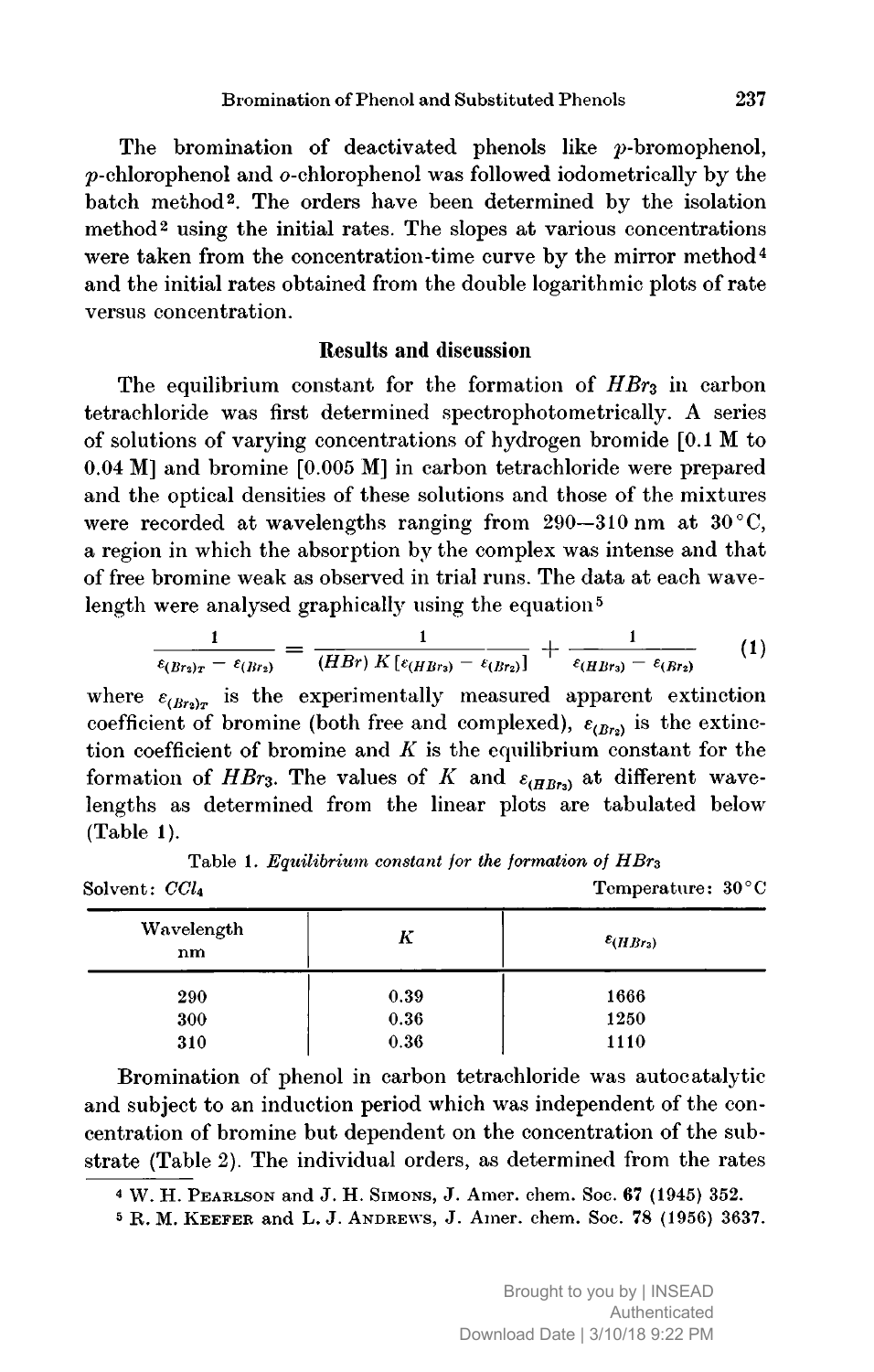| Concentration<br>$(mole \cdot l^{-1})$ |                                         | Approxi-<br>mate<br>induction<br>period | Initial<br>rate<br>$\times$ 10 <sup>5</sup> | Order<br>in<br>reactants | $10^{-4} k$<br>$(l^2 \text{ mole}^{-2} \text{min}^{-1})$ |
|----------------------------------------|-----------------------------------------|-----------------------------------------|---------------------------------------------|--------------------------|----------------------------------------------------------|
| $\lceil ArH\rceil \times 10^3$         | $\lceil Br_2 \rceil \times 10^4 \rceil$ | (minutes)                               |                                             |                          |                                                          |
| 11.18                                  | 11.78                                   | 6                                       | 2.95                                        | 1.10                     | 2.01                                                     |
| 11.18                                  | 7.99                                    | 6                                       | 2.00                                        | $(Br_2)$                 | 1.76                                                     |
| 11.18                                  | 5.05                                    | 6                                       | 1.26                                        |                          | 1.99                                                     |
| 8.94                                   | 5.05                                    | 8                                       | 1.00                                        |                          | 1.56                                                     |
| 6.91                                   | 5.05                                    | 10                                      | 0.63                                        | 1.92                     | 1.97                                                     |
| 4.88                                   | 5.05                                    | 20                                      | 0.25                                        | (ArH)                    | 1.92                                                     |

Table 2. Autocatalysis in the bromination of phenol Solvent: CCL Temperature: 30°C

obtained from the initial portions of the autocatalytic curves were two in substrate and one in bromine respectively (Table 2). The rate of formation of hydrogen bromide is not affected to the same extent by the variation in the concentration of bromine as by the variation in the concentration of ArH because the order in bromine is one and that in ArH is two. The induction periods for constant concentration of bromine increase with the decrease in substrate concentration. The induction period may therefore be related to the accumulation of an optimum amount of hydrogen bromide. The results suggest that <sup>a</sup> minumum concentration of hydrogen bromide must be formed in the bromination reaction before the reaction rate becomes appreciable.

The reaction curves for the autocatalysed reaction appear to conform to the rate expression,

$$
\frac{-d\left[Br_{2}\right]}{dt}=k'\left[Br_{2}\right]\left[HBr\right]
$$
\n(2)

which on integration gives

$$
k't = \frac{2.303}{a+b} \log \frac{a}{b} + \frac{2.303}{(a+b)} \log \frac{(b+x)}{(a-x')} \ . \tag{3}
$$

where  $x' = b + x$ ,  $b =$  concentration of hydrogen bromide accumulated at the end of the induction period,  $x =$  concentration of hydrogen bromide produced after the induction period,  $a =$  initial concentration of bromine,  $(a - x') =$  concentration of bromine remaining after a time 't' and  $k' =$  the apparent rate constant for the autocatalysed reaction.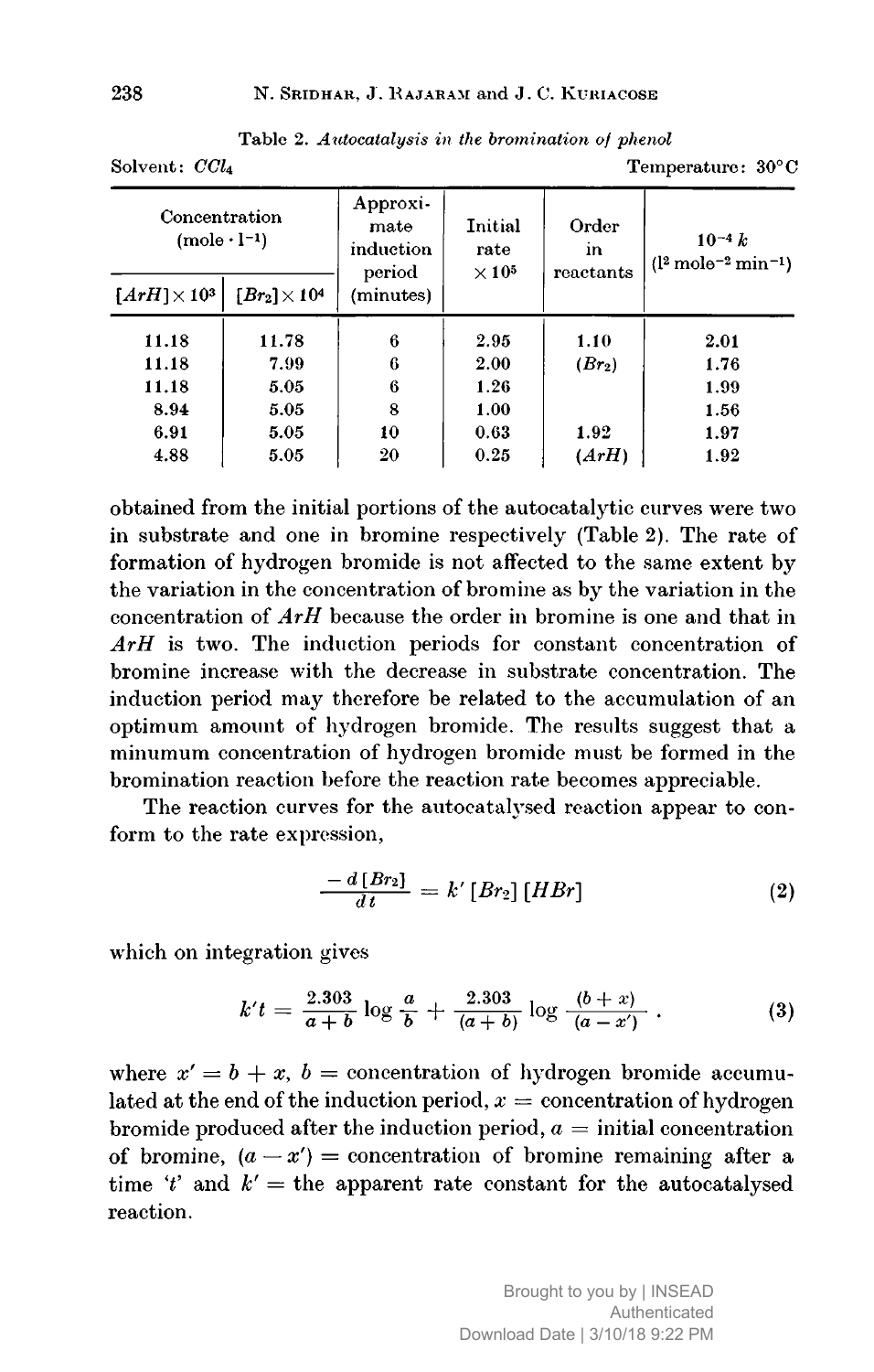#### Bromination of Phenol and Substituted Phenols 239



Fig. 1. Evaluation of rate constants using the rate expression

| $k't = \frac{2.303}{a+b} \log \frac{a}{b} + \frac{2.303}{a+b} \log \frac{(b+x)}{(a-x')}$ |  |  |  |  |
|------------------------------------------------------------------------------------------|--|--|--|--|
|                                                                                          |  |  |  |  |

in the autocatalysed bromination of phenol



Fig. 2. Evaluation of rate constants using the rate expression

$$
k't = \frac{2.303}{a+b} \log \frac{a}{b} + \frac{2.303}{a+b} \log \frac{(b+x)}{(a-x')}
$$

in the autocatalysed bromination of phenol

Brought to you by | INSEAD Authenticated Download Date | 3/10/18 9:22 PM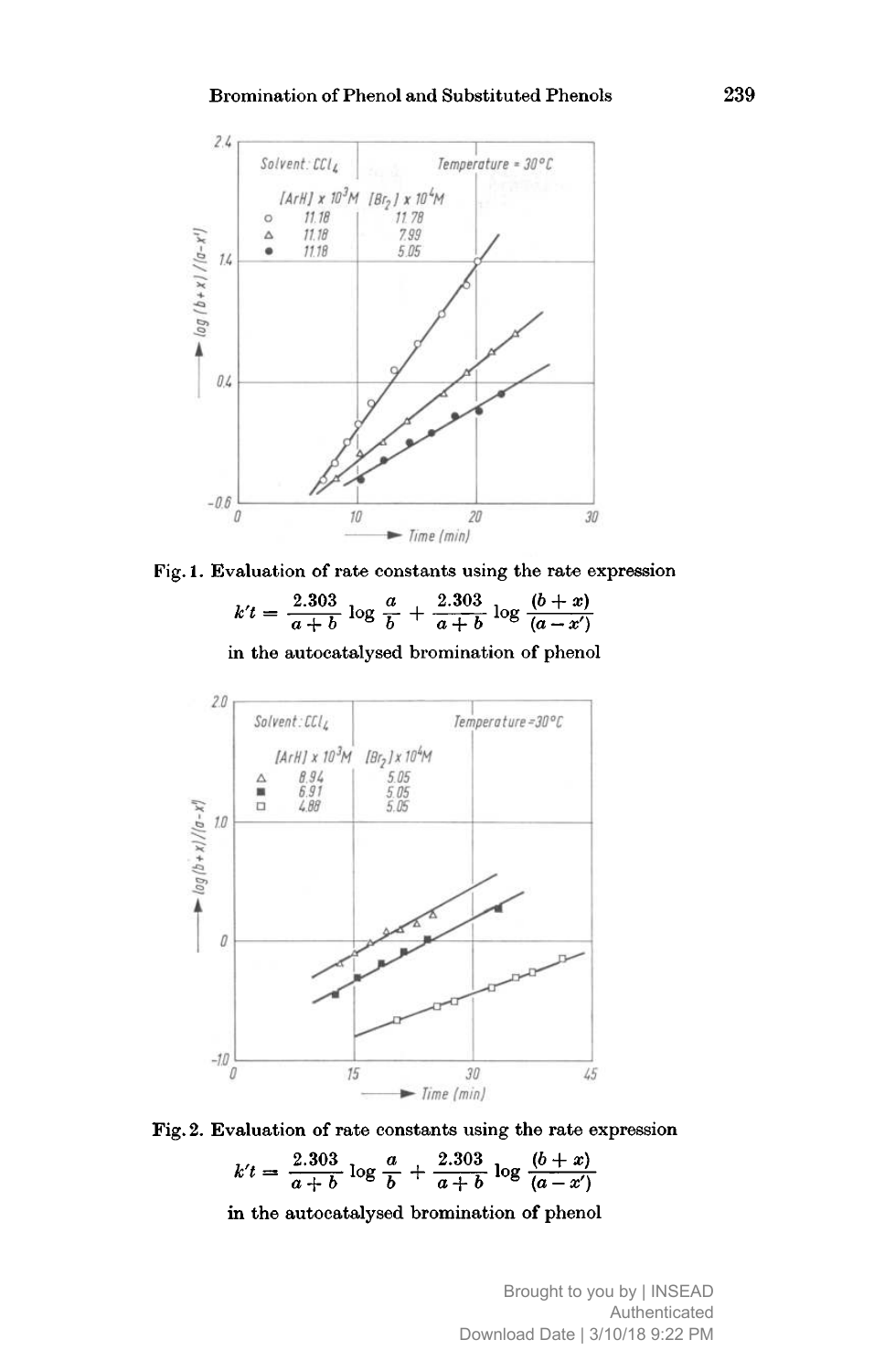The apparent rate constant  $k'$  contains the concentration of  $ArH$ which could be considered to be constant, since isolation conditions are maintained for the reaction, i.e. :

$$
k = k'/ArH \,.
$$
 (4)

The kinetic equation (3) can be rearranged to give

$$
\log \frac{(b+x)}{(a-x')} = \frac{k't\,(a+b)}{2.303} - \log \frac{a}{b} \ . \tag{5}
$$

Plots of the left hand side of equation (5) against time were linear, confirming the applicability of the above expression to the reaction under study (Fig. 1 and 2).  $k'$  can be obtained from the slope as follows:

$$
k' = \frac{2.303 \cdot \text{Slope}}{(a+b)} \ . \tag{6}
$$

From equations (4) and (6), the rate constant for the autocatalysed reaction can be written as

$$
k = \frac{2.303 \cdot \text{Slope}}{[ArH] \cdot (a+b)} \ . \tag{7}
$$

The rate constants obtained by using an expression involving <sup>a</sup> first order each in substrate, bromine and hydrogen bromide are tabulated in Table 2. The reasonable agreement in the values of the rate constants

Table 3 Data on the bromination of phenol in the presence of added hydrogen bromide Solvent:  $CCl<sub>4</sub>$  Temperature:  $30^{\circ}$ C

| Concentration (mole $l^{-1}$ ) |      | (Initial)                                                                                                      | Order                             | $10^{-4} k$     |                                                |
|--------------------------------|------|----------------------------------------------------------------------------------------------------------------|-----------------------------------|-----------------|------------------------------------------------|
|                                |      | $\lceil ArH \rceil \times 10^3 \rceil$ $\lceil Br_2 \rceil \times 10^4 \rceil$ $\lceil HBr \rceil \times 10^4$ | rate)<br>$\times$ 10 <sup>5</sup> | in<br>reactants | $(l^2 \, \text{mole}^{-2} \, \text{min}^{-1})$ |
| 8.94                           | 5.05 | 9.90                                                                                                           | 5.75                              |                 |                                                |
| 6.91                           | 5.05 | 9.90                                                                                                           | 3.98                              | 1.18            | 1.98                                           |
| 4.88                           | 5.05 | 9.90                                                                                                           | 2.40                              | (ArH)           |                                                |
| 3.25                           | 5.05 | 9.90                                                                                                           | 1.45                              |                 |                                                |
| 6.91                           | 9.79 | 9.90                                                                                                           | 9.33                              |                 |                                                |
| 6.91                           | 7.35 | 9.90                                                                                                           | 5.75                              | 1.06            | 1.79                                           |
| 6.91                           | 5.05 | 9.90                                                                                                           | 3.98                              | $(Br_2)$        |                                                |
| 6.91                           | 5.05 | 14.9                                                                                                           | 7.24                              |                 |                                                |
| 6.91                           | 5.05 | 9.90                                                                                                           | 3.98                              | 1.17            | 1.85                                           |
| 6.91                           | 5.05 | 6.00                                                                                                           | 2.82                              | (HBr)           |                                                |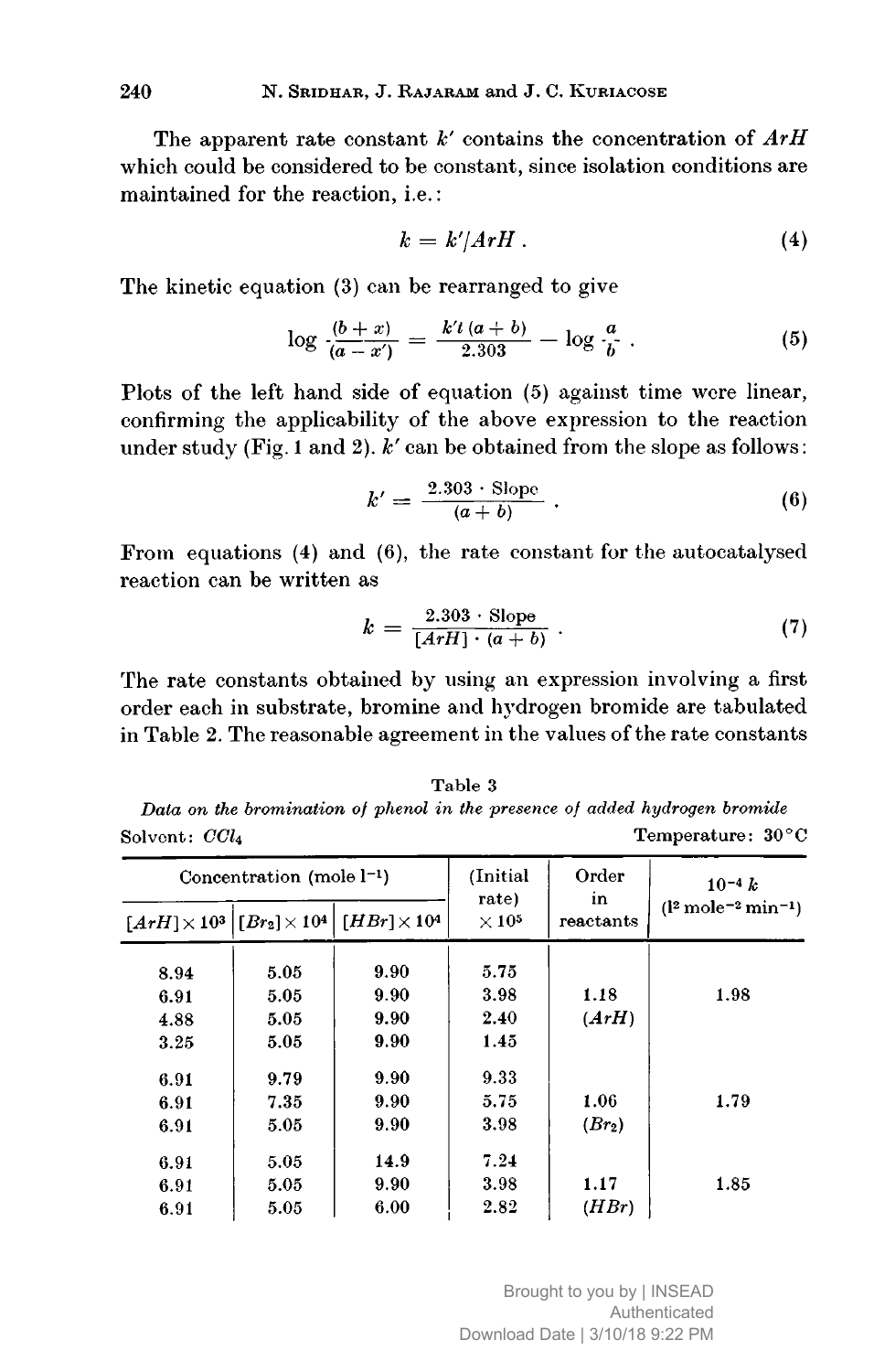obtained in different experiments therefore suggests the participation of hydrogen bromide as <sup>a</sup> catalyst in one of the steps.

Externally added hydrogen bromide accelerated the rate of bromination of phenol in carbon tetrachloride considerably. The individual orders were one each in substrate, bromine and hydrogen bromide. The rate constants in the presence of externally added hydrogen bromide have been obtained from the intercepts of the double logarithmic plots of initial rates versus initial concentrations for the determination of order (Table 3).

A first order in hydrogen bromide agrees with the suggested intervention of <sup>a</sup> molecule of hydrogen bromide as an electrophile in the rate determining step. In the presence of hydrogen bromide, the following mechanism for the bromination of phenol in carbon tetrachloride is proposed.

> $ArH + Br_2 \qquad \qquad \qquad \wedge ArHBr_2$  $ArHBr_2 + HBr \xrightarrow{\text{slow}} ArHBr^+ + HBr_2^ ArHBr^+$   $\frac{fast}{\sqrt{2}}$   $ArBr + H^+$  $H^+ + HBr_2^ \stackrel{\text{fast}}{\longrightarrow} 2HBr.$

The agreement between the values of the rate constants obtained using the rate expression for autocatalysis (Table 2) and the ones obtained when hydrogen bromide is previously added (Table 3) supports the suggested mechanism.

Further studies on the bromination of a number of substituted phenols in carbon tetrachloride in the absence and presence of hydrogen bromide have revealed some interesting features (Tables 3, <sup>4</sup> and 5). Phenols and substituted phenols can be classified into three groups on the basis of the kinetics of their bromination in carbon tetrachloride.

1. Reactive substrate (phenol);

2. Substrates more reactive than phenol ( $p$ -cresol and  $o$ -cresol);

3. Substrates less reactive than phenol (p-bromophenol, p-chlorophenol and o-chlorophenol).

A common feature observed with all the phenols except o-chlorophenol is the occurrence of <sup>a</sup> second order in substrate and <sup>a</sup> first order in bromine. A second order in substrate could arise in two ways.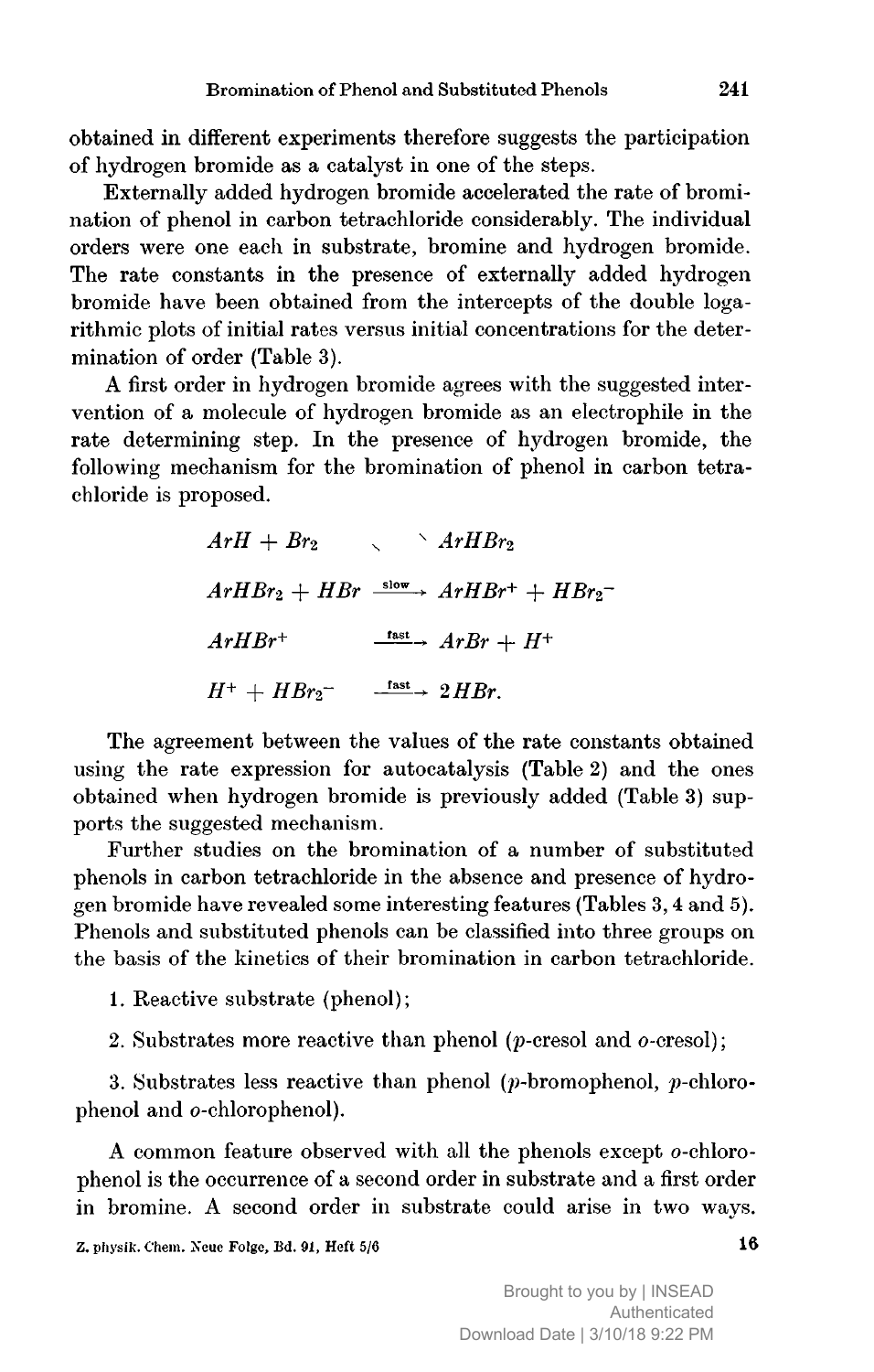| Substrate   |                     | Concentration (mole l <sup>-1</sup> ) | (Initial                 | Orders<br>in          |                    |
|-------------|---------------------|---------------------------------------|--------------------------|-----------------------|--------------------|
|             | $[ArH] \times 10^3$ | $[Br_2] \times 10^4$                  | $[HBr] \times 10^4$      | rate)<br>$\times$ 105 | reactants          |
| $p$ -cresol | 21.30               | 7.01                                  |                          | 6.03                  |                    |
|             | 13.30               | 7.01                                  |                          | 2.82                  | 1.85               |
|             | 10.60               | 7.01                                  |                          | 1.74                  | (ArH)              |
| p-cresol    | 16.30               | 15.10                                 |                          | 12.02                 |                    |
|             | 16.30               | 11.30                                 |                          | 8.51                  | 1.04               |
|             | 16.30               | 9.30                                  |                          | 6.61                  | $(Br_2)$           |
| $p$ -cresol | 16.30               | 7.20                                  | 9.80                     | 8.13                  |                    |
|             | 13.20               | 7.20                                  | 9.80                     | 3.98                  | 1.80               |
|             | 10.90               | 7.20                                  | 9.80                     | 3.09                  | (ArH)              |
| $p$ -cresol | 10.90               | 9.60                                  | 9.80                     | 4.07                  |                    |
|             | 10.90               | 7.20                                  | 9.80                     | 3.09                  | 1.20               |
|             | 10.90               | 4.80                                  | 9.80                     | 2.04                  | (Br <sub>2</sub> ) |
| $p$ -cresol | 10.90               | 7.20                                  | 13.10                    | 5.75                  |                    |
|             | 10.90               | 7.20                                  | 9.80                     | 3.09                  | 1.00               |
|             | 10.90               | 7.20                                  | 4.90                     | 2.09                  | (HBr)              |
| o-cresol    | 10.26               | 7.10                                  |                          | 10.72                 |                    |
|             | 8.20                | 7.10                                  |                          | 5.01                  | 2.17               |
|             | 6.15                | 7.10                                  |                          | 3.55                  | (ArH)              |
| o-cresol    | 10.26               | 11.80                                 |                          | 18.62                 |                    |
|             | 10.26               | 9.40                                  |                          | 14.99                 | 1.05               |
|             | 10.26               | 7.10                                  |                          | 10.72                 | $(Br_2)$           |
|             | 10.26               | 4.80                                  | $\overline{\phantom{0}}$ | 8.51                  |                    |
| o-cresol    | 10.26               | 7.20                                  | 9.80                     | 24.55                 |                    |
|             | 8.20                | 7.20                                  | 9.80                     | 15.85                 | 2.20               |
|             | 6.10                | 7.20                                  | 9.80                     | 8.71                  | (ArH)              |
|             | 4.10                | 7.20                                  | 9.80                     | 3.46                  |                    |
| o-cresol    | 8.20                | 9.60                                  | $\boldsymbol{9.80}$      | 19.55                 |                    |
|             | 8.20                | 7.20                                  | 9.80                     | 15.85                 | 1.03               |
|             | 8.20                | 4.80                                  | 9.80                     | 10.00                 | (Br <sub>2</sub> ) |
| o-cresol    | 8.20                | 7.20                                  | 13.10                    | 23.44                 |                    |
|             | 8.20                | 7.20                                  | 9.80                     | 15.85                 | 0.80               |
|             | 8.20                | 7.20                                  | 4.90                     | 11.48                 | (HBr)              |

Table 4. Data on the bromination of substrates more reactive than phenol<br>Solvent:  $CCl<sub>4</sub>$  Temperature: 3  $Solvent:  $CCl_4$  Temperature:  $30^{\circ}C$$ 

> Brought to you by | INSEAD Authenticated Download Date | 3/10/18 9:22 PM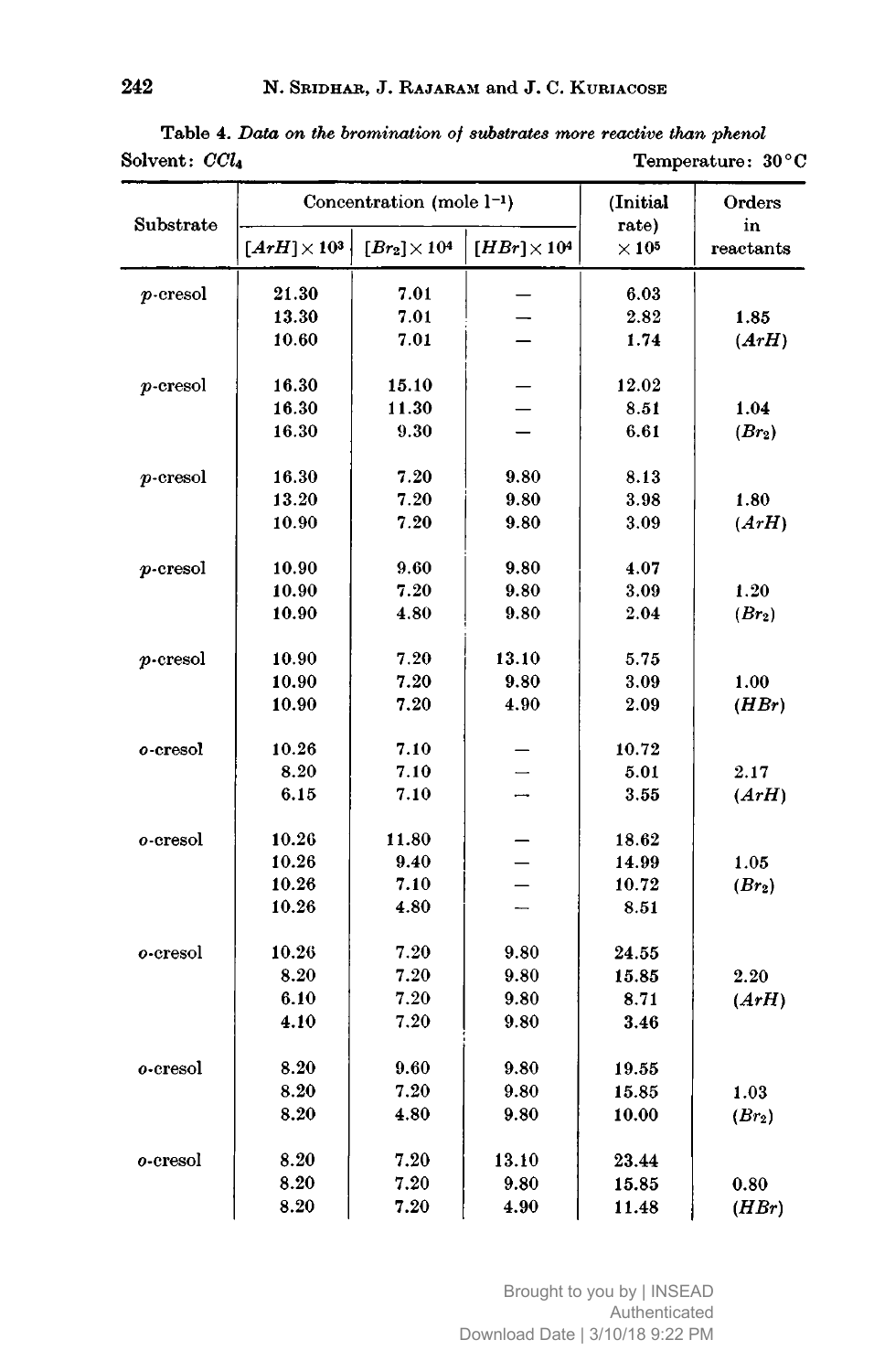| Substrate        |                     | Concentration (mole 1-1) |                     | (Initial)<br>rate)       | Orders<br>in       |
|------------------|---------------------|--------------------------|---------------------|--------------------------|--------------------|
|                  | $[ArH] \times 10^2$ | $[Br_2] \times 10^3$     | $[HBr] \times 10^3$ | $\times$ 10 <sup>4</sup> | reactants          |
| $p$ -bromophenol | 15.00               | 4.63                     |                     | 37.15                    |                    |
|                  | 10.00               | 4.63                     |                     | 12.59                    | 1.91               |
|                  | 5.00                | 4.63                     |                     | 5.01                     | (ArH)              |
| $p$ -bromophenol | 10.00               | 9.09                     |                     | 31.62                    |                    |
|                  | 10.00               | 6.87                     |                     | 22.39                    | 1.17               |
|                  | 10.00               | 4.63                     |                     | 12.59                    | (Br <sub>2</sub> ) |
| $p$ -bromophenol | 10.00               | 4.79                     | 8.88                | 7.94                     |                    |
|                  | 7.50                | 4.79                     | 8.88                | 6.31                     | 1.00               |
|                  | 5.00                | 4.79                     | 8.88                | 3.98                     | (ArH)              |
| $p$ -bromophenol | 10.00               | 9.19                     | 8.88                | 13.18                    |                    |
|                  | 10.00               | 6.86                     | 8.88                | 10.00                    | 1.07               |
|                  | 10.00               | 4.79                     | 8.88                | 7.94                     | $(Br_2)$           |
| $p$ -bromophenol | 10.00               | 9.19                     | 13.49               | 8.32                     |                    |
|                  | 10.00               | 9.19                     | 8.88                | 13.18                    | $-0.57$            |
|                  | 10.00               | 9.19                     | 5.00                | 15.85                    | (HBr)              |
|                  | 10.00               | 9.19                     | 2.50                | 21.88                    |                    |
| *p-chlorophenol  | 24.27               | 12.20                    |                     | 53.30                    |                    |
| *p-chlorophenol  | 24.27               | 12.20                    | 9.60                | 46.50                    |                    |
| o-chlorophenol   | 40.00               | 9.80                     |                     | 7.59                     |                    |
|                  | 30.00               | 9.80                     |                     | 5.75                     | 0.90               |
|                  | 20.00               | 9.80                     |                     | 3.98                     | (ArH)              |
|                  | 10.00               | 9.80                     |                     | 2.29                     |                    |
| o-chlorophenol   | 30.00               | 30.03                    |                     | 19.05                    |                    |
|                  | 30.00               | 20.02                    |                     | 10.47                    | 1.07               |
|                  | 30.00               | 9.80                     |                     | 5.75                     | (Br <sub>2</sub> ) |

Table 5. Data on the bromination of substrates less reactive than phenol Solvent:  $CCl<sub>4</sub>$  Temperature:  $30^{\circ}$ C

\* Individual orders in the reactants have not been determined.

(a) The substrate molecule can act as an electrophile and remove the  $Br^-$  from the  $ArHBr_2$  complex in the rate determining step or (b) Hydrogen bonded phenol dimers formed under these conditions may react with <sup>a</sup> molecule of bromine in the rate determining step. The

Brought to you by | INSEAD Authenticated Download Date | 3/10/18 9:22 PM 16\*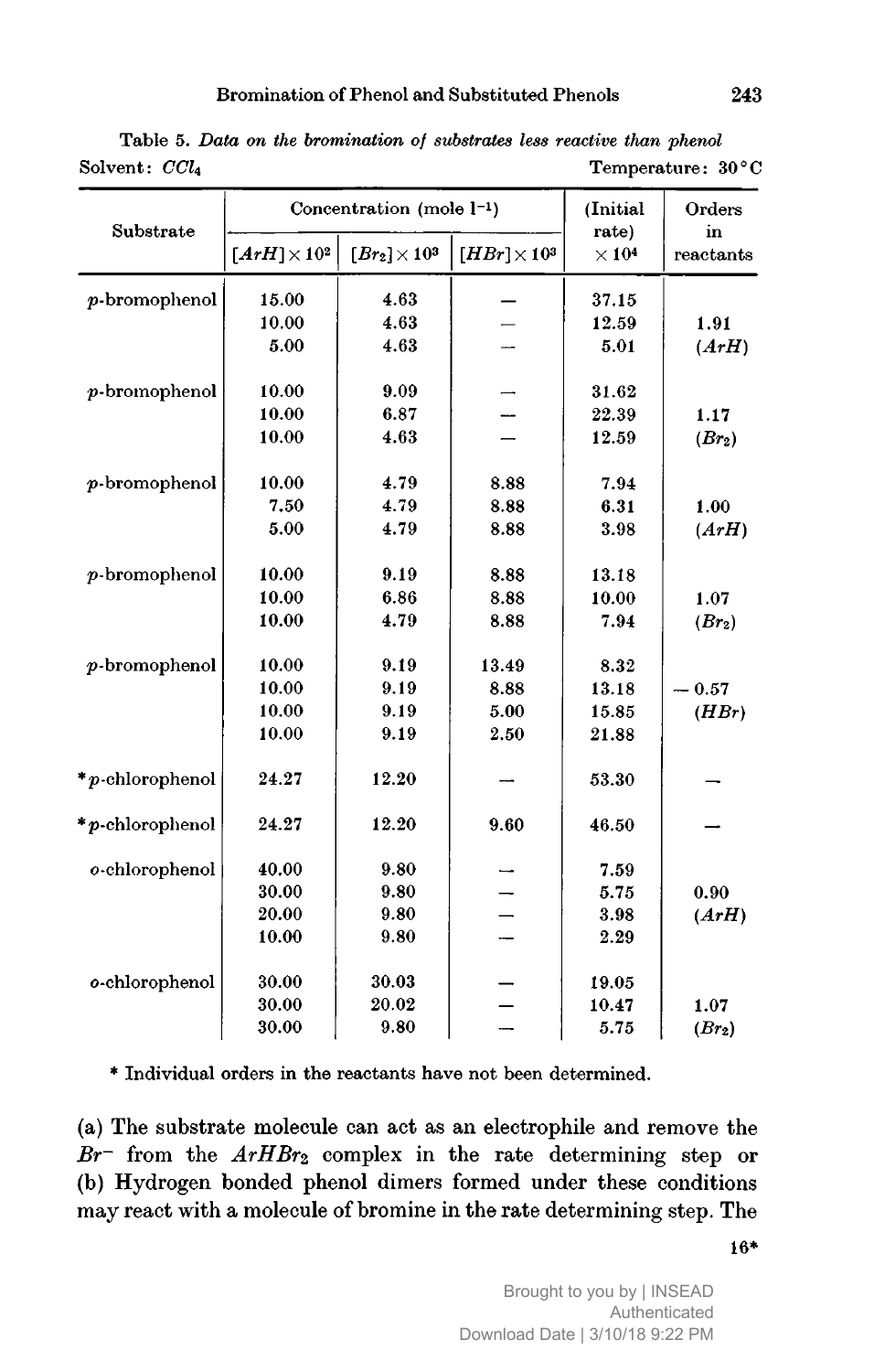existence of phenol dimers in carbon tetrachloride has been established by both NMR6 and IR7 spectroscopic studies.

For phenol in carbon tetrachloride the value of the extinction coefficients of the first overtone of the free  $O-H$  stretching vibration does not change with the concentration<sup>7</sup> and therefore it is not likely that there is an appreciable dimer formation. Hence for <sup>a</sup> reactive substrate like phenol the mechanism could be the one discussed earlier.

For substrates more reactive than phenol like  $o$ -cresol and  $v$ -cresol (Table 4), the orders were two in substrate and one in bromine. The order in hydrogen bromide was one. Here again the concentration of the dimer is not likely to be appreciable7. In these cases <sup>a</sup> substratehydrogen bromide complex may be <sup>a</sup> better electrophile than either the substrate or hydrogen bromide. The formation of  $\pi$ -complexes between hydrogen bromide and cresols may be more facile because of the enhanced  $\pi$ -basicity. The interaction can also be through the oxygen atom of the hydroxyl group. In either case, the electrophilicity of the substrate could be increased and hence a molecule of the substrate-hydrogen bromide complex may be an effective electrophile in the rate determining step.

Deactivated para substituted phenols and ortho substituted phenols behave differently in the bromination reaction in carbon tetrachloride in the presence of hydrogen bromide.

i) For para substituted halophenols, the added hydrogen bromide inhibited the reaction.

ii) For o-chlorophenol, there is no effect by the added hydrogen bromide.

For the concentrations used in the bromination of  $p$ -bromophenol, the second order in substrate could be attributed to the existence of dimers. The existence of dimers has been established in the case of p-chlorophenol under comparable concentration conditions7. Hydrogen bromide inhibits the bromination of  $p$ -bromophenol and  $p$ -chlorophenol. In the case of  $p$ -bromophenol, the order in substrate is reduced to one and that in bromine remained one under these conditions. One might interpret this as resulting from <sup>a</sup> reduction in the free substrate concentration due to complexing with hydrogen bromide and consequent reduction in the concentration of the substrate-dimer.

<sup>6</sup> J. A. Pople, W. G. Schneider and H. J. Bernstein, High resolution nuclear magnetic resonance, McGraw Hill, Chap. 15, p. 414 (1959).

<sup>&</sup>lt;sup>7</sup> M. M. MAGUIRE and R. WEST, Spectrochim. Acta 17 (1961) 373.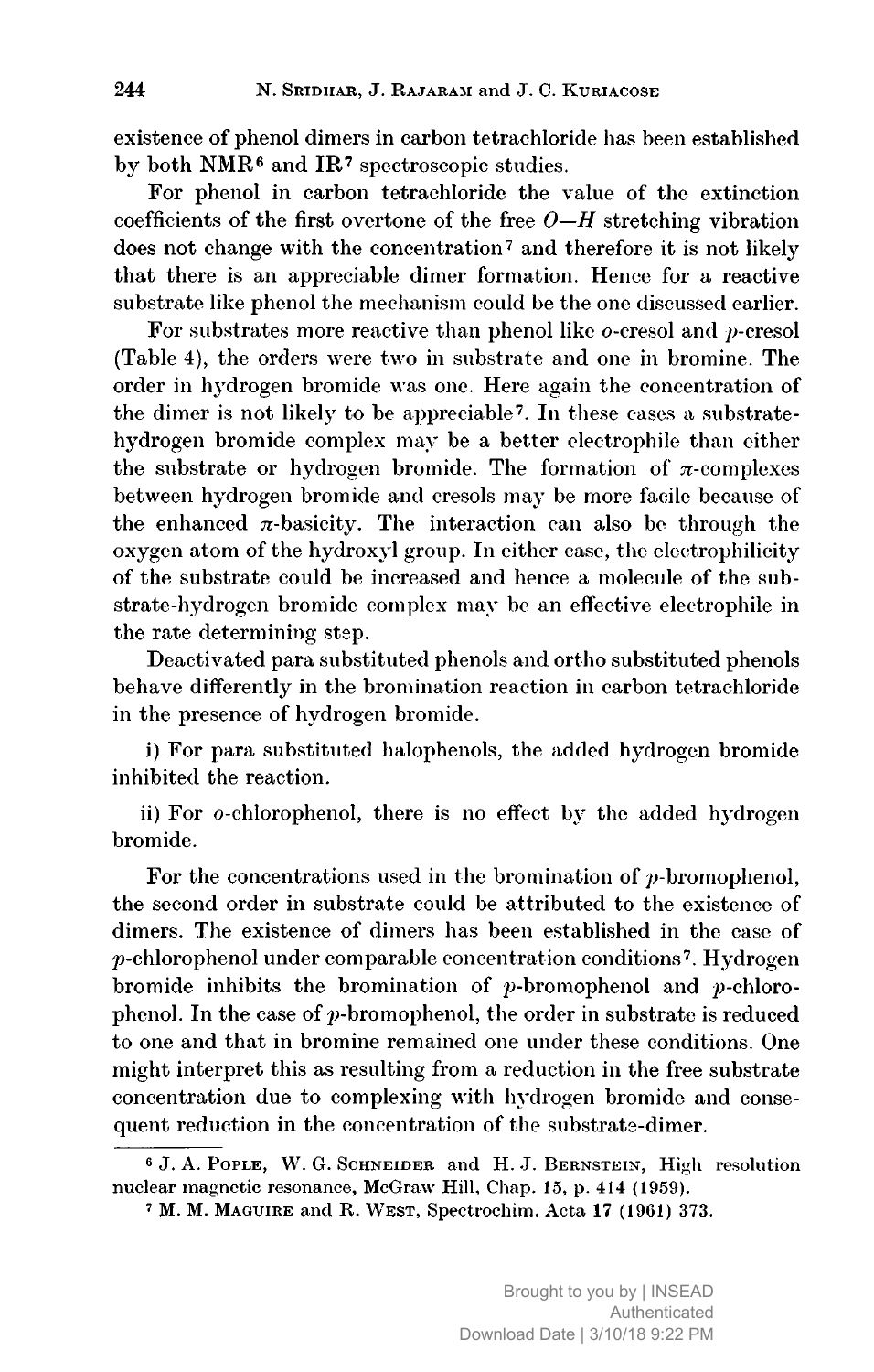The decomposition of the complexes formed between *p*-substituted phenol dimers and bromine (I and II) may be rate determining.



Hydrogen bromide, in both the cases, can reduce the rate by breaking down the dimer molecule through hydrogen bonding with the oxygen atom. There is, however, no reason why the order in the substrate should be decreased to one under the experimental conditions when the concentration of hydrogen bromide is not large enough to convert all the substrate dimer into monomer. Though hydrogen bromide complexes with the substrate, the reduction in the concentration of the substrate is so small that even at this concentration one can expect the existence of dimers. At least a mixed order in substrate should have been observed. Since the order in  $ArH$  is clearly one in the presence of added hydrogen bromide, much importance cannot be given to the mechanism in which a substrate dimer is involved.

An attempt was made to explain the observed results through the general mechanism in which <sup>a</sup> substrate-bromine complex undergoes an attack by an electrophile in the rate determining step. The complexes formed between the substrate and bromine can be III or IV



These complexes can undergo an electrophilic attack by <sup>a</sup> molecule of the substrate, so that a second order in substrate could be obtained. Hydrogen bromide can inhibit this reaction by hydrogen bonding with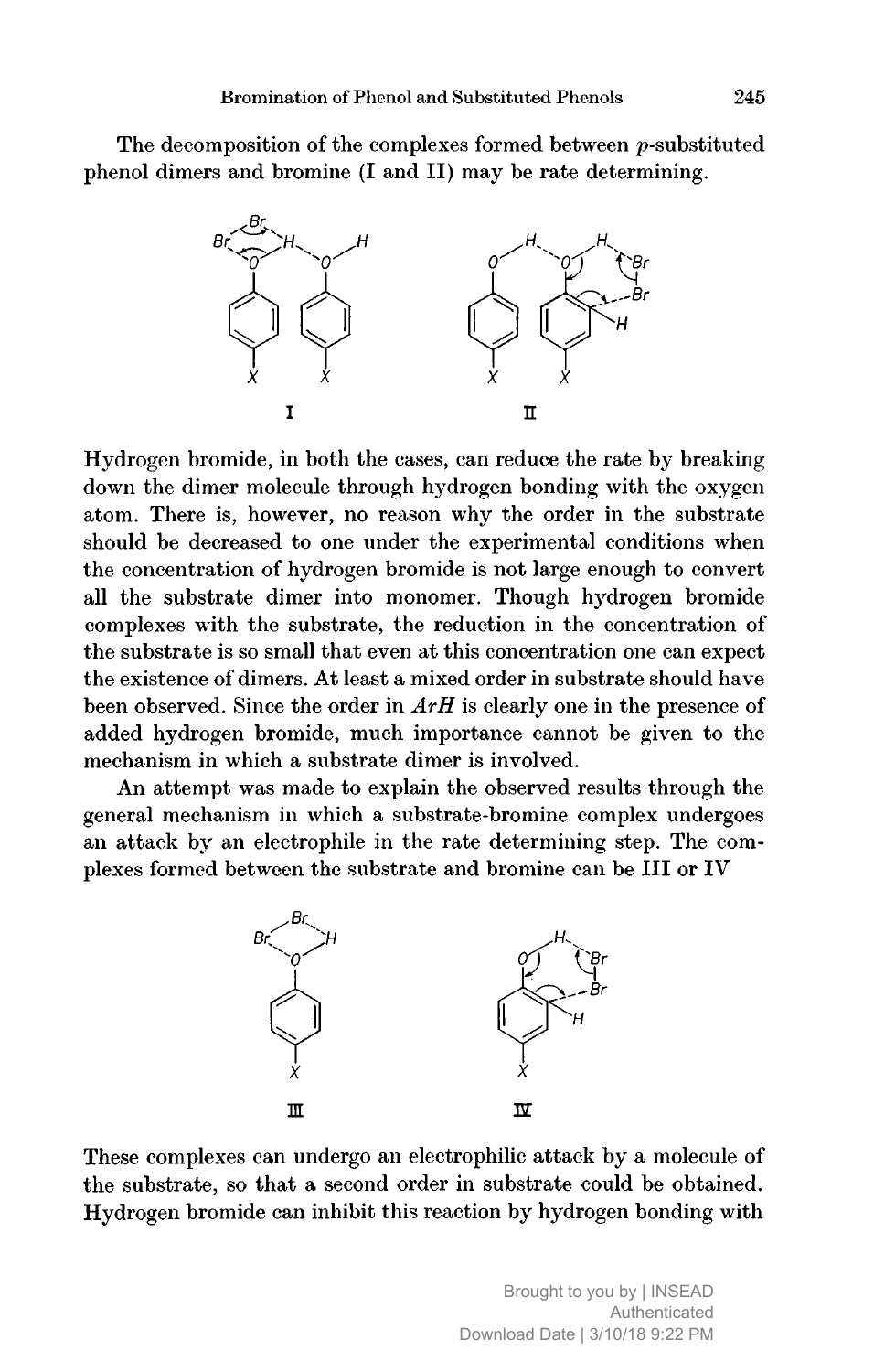the substrate and thereby preventing the formation of the complex. It is reasonable to expect that the substrate should have acted as the electrophile even under these conditions, where hydrogen bromide is added, since the reduction in the concentration of the substrate will be so small. But still only <sup>a</sup> first order in substrate is observed.

Though no definite conclusions could be drawn about the mechanism of the bromination of p-halophenols in carbon tetrachloride in the presence of added hydrogen bromide, the involvement of the  $-O-H$ group in these reactions is clear. If the inhibition observed in these reactions is due to the interaction between  $-0-H$  group and hydrogen bromide, then catalysis should be observed for the bromination of  $p$ -chloroanisole. In fact catalysis is observed (Table 6).

An attempt was made to study the shift in the frequency of the  $-0$ -H overtone in the near infrared region. The  $-0$ -H group of  $p$ -bromophenol in carbon tetrachloride was found to have an absorption at 7037 cm<sup>-1</sup> which corresponds to the first overtone of the  $-0$ -H group. Addition of hydrogen bromide in carbon tetrachloride shifted the  $-0$ -H overtone absorption from 7037 cm<sup>-1</sup> to 7022 cm<sup>-1</sup> which may be indicative of an interaction between the  $-0-H$  group of p-bromophenol and hydrogen bromide.

o-Chlorophenol behaves differently from other phenols in that the overall order of the bromination is two, the individual orders being one in each. Since o-chlorophenol is internally hydrogen bonded one can envisage <sup>a</sup> complex of the type V for the interaction of bromine with o-chlorophenol.



The added hydrogen bromide should have prevented the formation of such a complex by hydrogen bonding with the  $-O-H$  group of the substrate. Hydrogen bromide does not have any effect in the bromination of  $o$ -chlorophenol (Table 7) but it does catalyse the bromination of o-chloroanisole (Table 6). Though the mechanism is not very clear, it is evident that internal hydrogen bonding in this case plays <sup>a</sup> significant role.